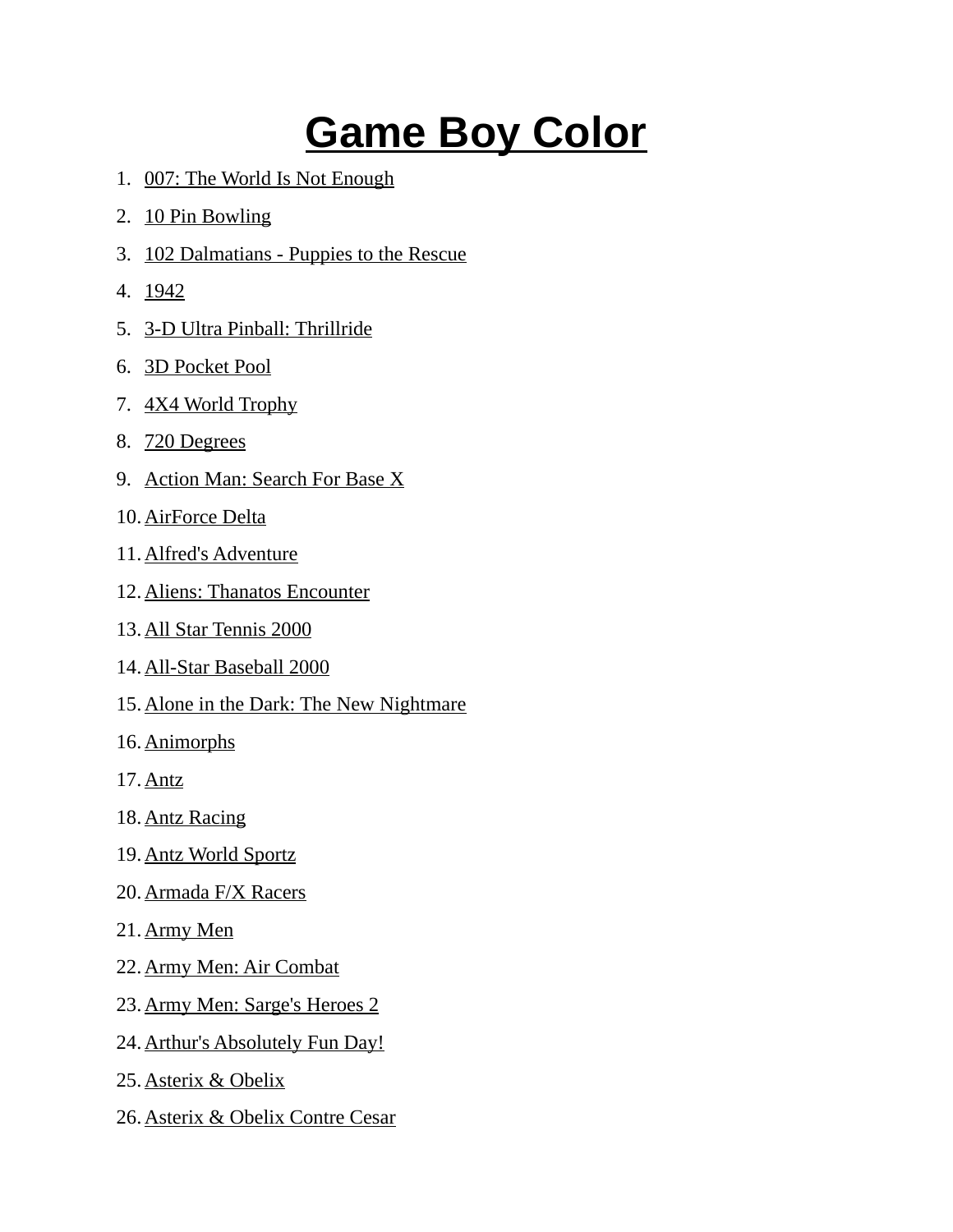- 27. Asterix: Search for Dogmatix
- 28. Asteroids
- 29. Austin Powers: Oh, Behave!
- 30.Austin Powers: Welcome to my Underground Lair!
- 31. Azure Dreams
- 32. Babe and Friends
- 33. Baby Felix Halloween
- 34. Backgammon
- 35. Ballistic
- 36. Barbie: Fashion Pack Games
- 37. Barbie: Magic Genie Adventure
- 38. Barbie: Ocean Discovery
- 39. Barbie: Pet Rescue
- 40. Bass Masters Classic
- 41. Batman Beyond: Return of the Joker
- 42. BattleShip
- 43. BattleTanx
- 44. BeatMania GB Gotcha Mix 2
- 45. Beatmania GB
- 46. Billy Bob's Huntin'-n-Fishin'
- 47. Bionic Commando: Elite Forces
- 48. Black Bass: Lure Fishing
- 49. Blade
- 50. Blaster Master: Enemy Below
- 51. Blue's Clues: Blue's Alphabet Book
- 52. Bob the Builder: Fix it Fun!
- 53. Bomberman Max: Blue Champion
- 54. Bomberman Quest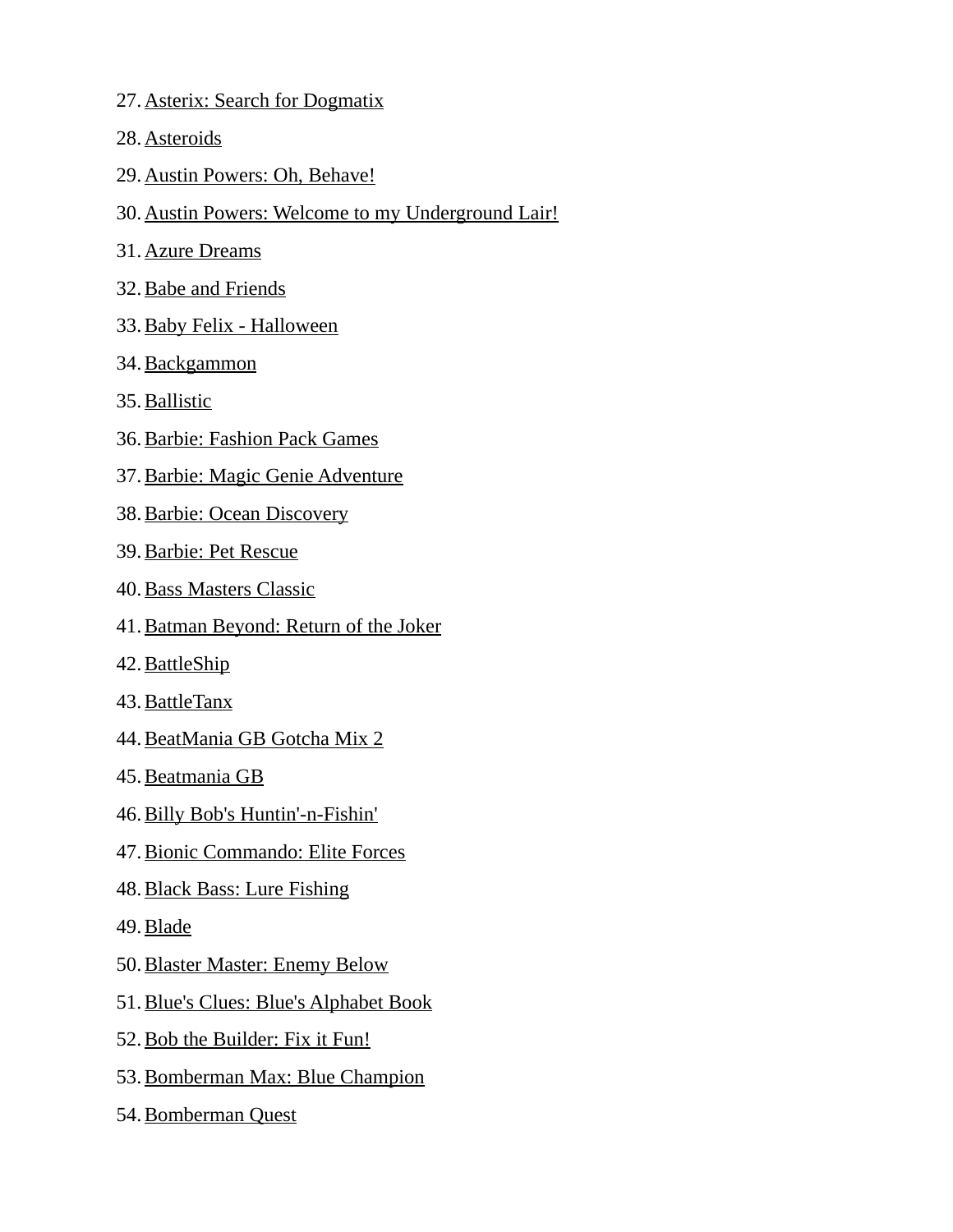- 55. Buffy the Vampire Slayer
- 56. Bugs Bunny In Crazy Castle 4
- 57. Bugs Bunny: Crazy Castle 3
- 58. Burai Fighter Color
- 59. Bust-A-Move 4
- 60. Bust-A-Move Millennium
- 61. Caesars Palace II
- 62. Cannon Fodder
- 63. Carmageddon
- 64. Casper
- 65. Catwoman
- 66. Catz
- 67. Centipede
- 68.Championship Motocross 2001 Featuring Ricky Carmichael
- 69. Chase H.Q.: Secret Police
- 70. Checkmate
- 71. Chessmaster
- 72. Chicken Run
- 73. Classic Bubble Bobble
- 74. Colin McRae Rally
- 75. Commander Keen
- 76. Conker's Pocket Tales
- 77. Cool Bricks
- 78. Crazy Bikers
- 79. Croc
- 80. Croc 2
- 81. Cruis'n Exotica
- 82. Crystalis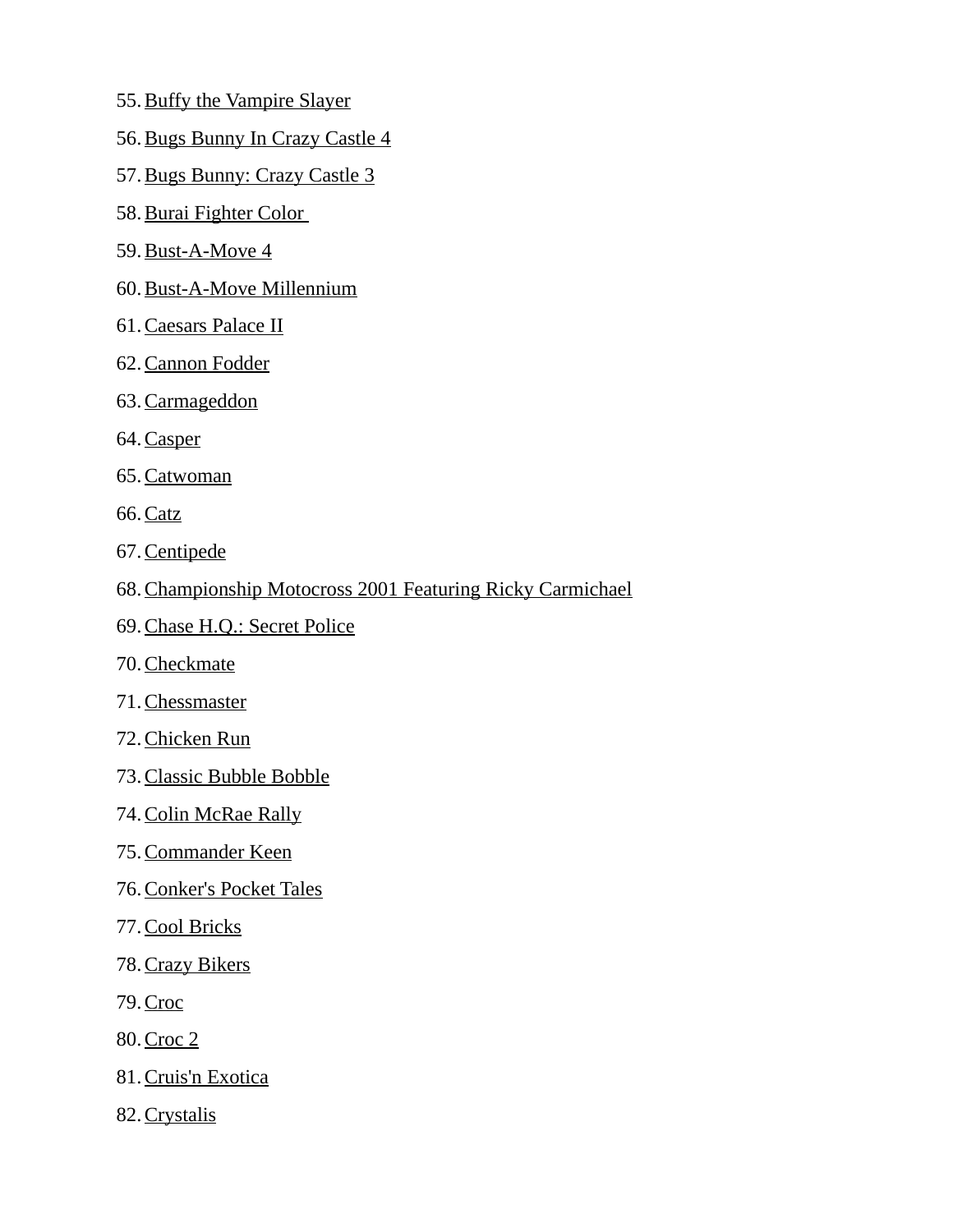- 83. Cubix: Robots For Everyone Race 'N Robots
- 84. CyberTiger
- 85. Daffy Duck: Fowl Play
- 86.Dance Dance Revolution GB Disney Mix
- 87. David O'Leary's Total Soccer 2000
- 88. Deer Hunter
- 89.Deja Vu I & II: The Casebooks of Ace Harding
- 90. Dexter's Laboratory: Robot Rampage
- 91. Die Maus
- 92. Dinosaur'us
- 93. Disney's Aladdin
- 94. Disney's Atlantis: The Lost Empire
- 95.Disney's Beauty and the Beast: A Board Game Adventure
- 96.Disney's Donald Duck: Goin' Quackers
- 97. Disney's Doug: Doug's Big Game
- 98. Disney's Pooh and Tigger's Hunny Safari
- 99. Disney's Tarzan
- 100. Disney's The Emperor's New Groove
- 101. Disney's The Lion King: Simba's Mighty Adventure
- 102. Disney's The Little Mermaid II: Pinball Frenzy
- 103. Disney/Pixar A Bug's Life
- 104. Disney/Pixar Buzz Lightyear of Star Command
- 105. Disney/Pixar Toy Story Racer
- 106. Diva Starz: Mall Mania
- 107. Dogz
- 108. Donkey Kong Country
- 109. Donkey Kong GB: Dinky Kong & Dixie Kong
- 110. Dracula: Crazy Vampire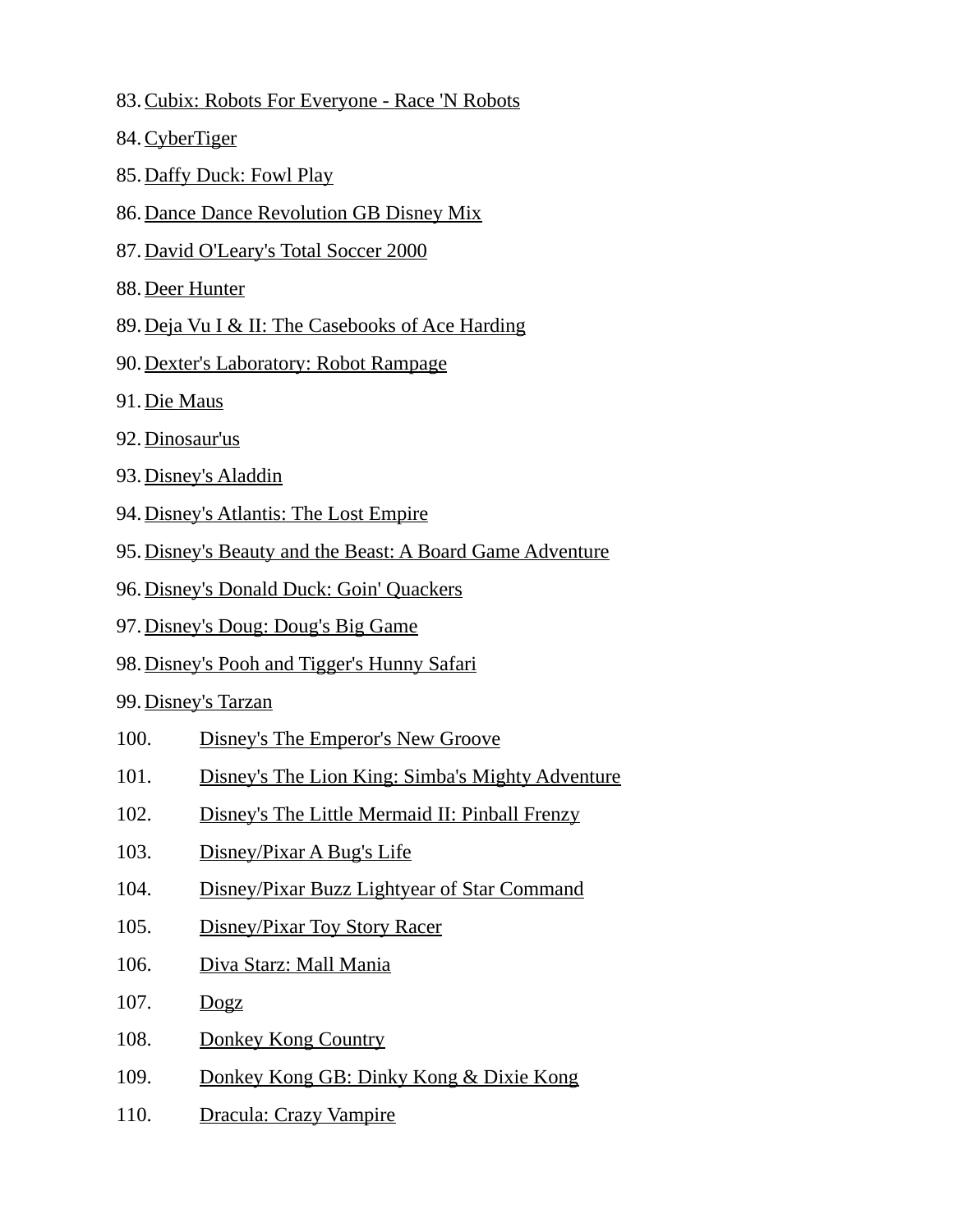| 111. | Dragon Ball Z: Legendary Super Warriors              |
|------|------------------------------------------------------|
| 112. | <b>Dragon Dance</b>                                  |
| 113. | <u> Dragon Tales: Dragon Adventures</u>              |
| 114. | Dragon Tales: Dragon Wings                           |
| 115. | Dragon Warrior I & II                                |
| 116. | Dragon Warrior III                                   |
| 117. | <b>Dragon Warrior Monsters</b>                       |
| 118. | Dragon Warrior Monsters 2: Cobi's Journey            |
| 119. | Dragon Warrior Monsters 2: Tara's Adventure          |
| 120. | Dragon's Lair                                        |
| 121. | Driver - You Are The Wheelman                        |
| 122. | <b>Dropzone</b>                                      |
| 123. | Duke Nukem                                           |
| 124. | E.T. The Extra-Terrestrial and the Cosmic Garden     |
| 125. | E.T. The Extra-Terrestrial: Digital Companion        |
| 126. | E.T. The Extra-Terrestrial: Escape from Planet Earth |
| 127. | <b>ECW Hardcore Revolution</b>                       |
| 128. | <b>ESPN International Track &amp; Field</b>          |
| 129. | <b>ESPN National Hockey Night</b>                    |
| 130. | Earthworm Jim: Menace 2 the Galaxy                   |
| 131. | <b>Elevator Action EX</b>                            |
| 132. | <b>Evel Knievel</b>                                  |
| 133. | <b>Extreme Ghostbusters</b>                          |
| 134. | F-1 World Grand Prix                                 |
| 135. | F-18 Thunder Strike                                  |
| 136. | F1 Championship Season 2000                          |
| 137. | <b>F1 Racing Championship</b>                        |
| 138. | <b>FIFA 2000</b>                                     |
|      |                                                      |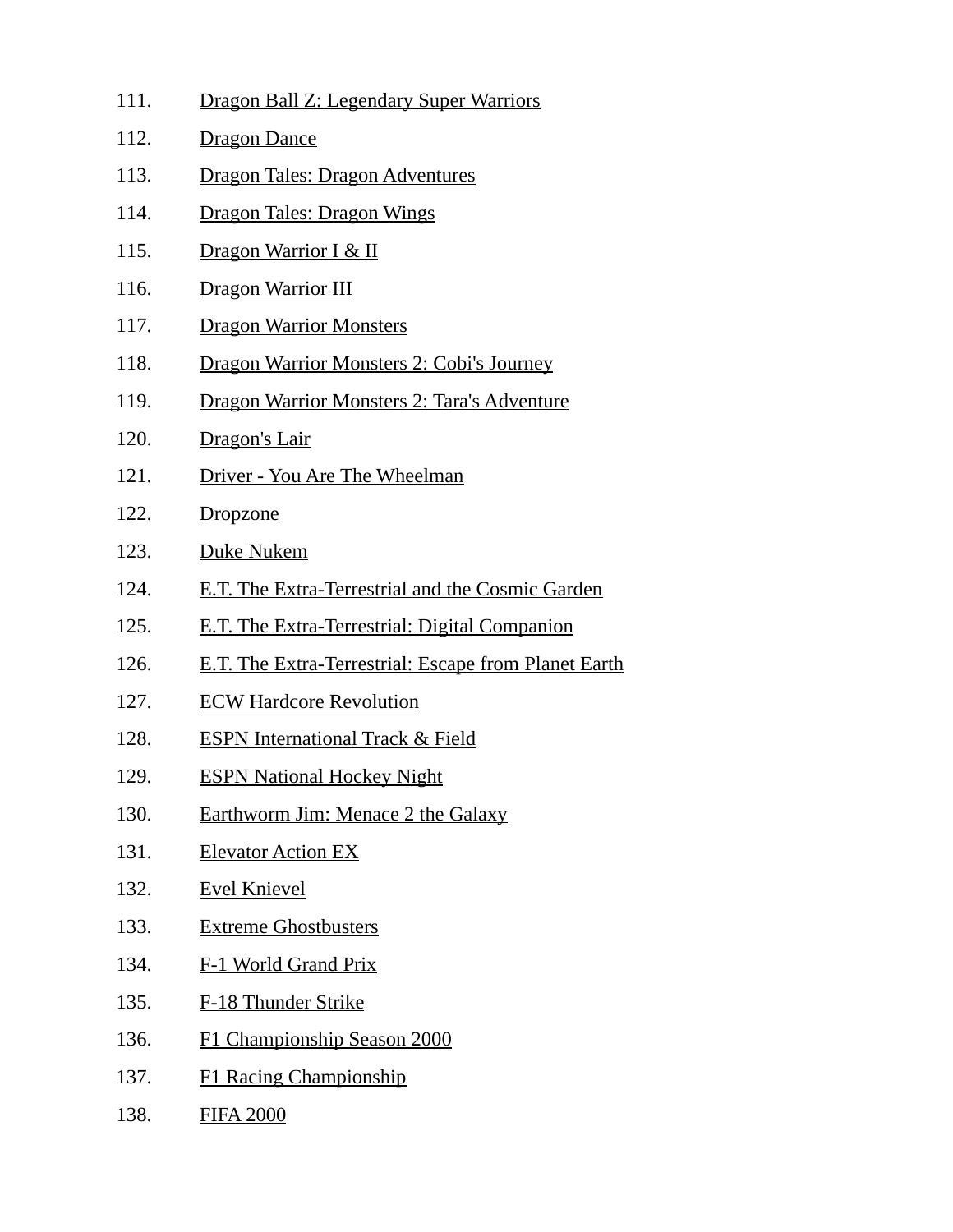| 139. | <u>Flipper &amp; Lopaka</u>                    |
|------|------------------------------------------------|
| 140. | Formula One 2000                               |
| 141. | Frogger                                        |
| 142. | Frogger 2: Swampy's Revenge                    |
| 143. | <b>Front Row</b>                               |
| 144. | <b>Galaga: Destination Earth</b>               |
| 145. | <b>Gex 3: Deep Pocket Gecko</b>                |
| 146. | <b>Gex: Enter the Gecko</b>                    |
| 147. | <b>Ghosts 'n Goblins</b>                       |
| 148. | Gift                                           |
| 149. | <b>Godzilla the Series: Monster Wars</b>       |
| 150. | <b>Gold and Glory: The Road to El Dorado</b>   |
| 151. | <b>Grand Theft Auto</b>                        |
| 152. | <b>Grand Theft Auto 2</b>                      |
| 153. | <b>Grandia: Parallel Trippers</b>              |
| 154. | <b>Gremlins Unleashed</b>                      |
| 155. | <b>Halloween Racer</b>                         |
| 156. | <b>Hands of Time</b>                           |
| 157. | <b>Harley Davidson: Race Across America</b>    |
| 158. | <b>Harry Potter and the Chamber of Secrets</b> |
| 159. | <b>Harry Potter and the Sorcerer's Stone</b>   |
| 160. | <b>Harvest Moon</b>                            |
| 161. | <b>Harvest Moon 2</b>                          |
| 162. | <b>Harvest Moon 3</b>                          |
| 163. | <b>Hello Kitty no Magical Museum</b>           |
| 164. | <b>Hello Kitty's Cube Frenzy</b>               |
| 165. | <b>Hercules: The Legendary Journeys</b>        |
| 166. | <b>Heroes of Might and Magic</b>               |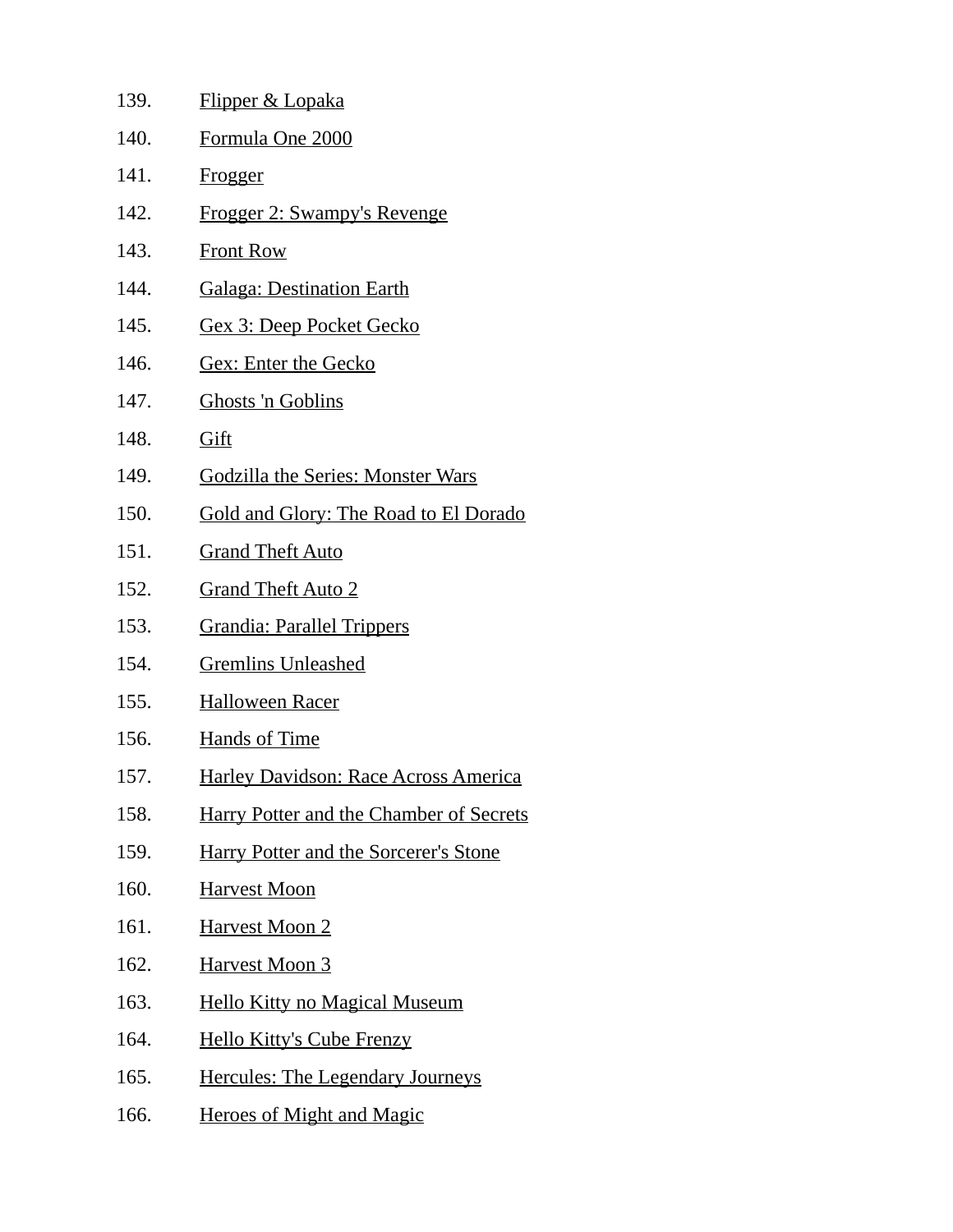| 167. | <b>Heroes of Might and Magic II</b>            |
|------|------------------------------------------------|
| 168. | <b>Hexcite: The Shapes of Victory</b>          |
| 169. | <b>Hole in One Golf</b>                        |
| 170. | <b>Hollywood Pinball</b>                       |
| 171. | <b>Hot Wheels: Stunt Track Driver</b>          |
| 172. | <b>Hoyle Card Games</b>                        |
| 173. | <b>Hoyle Casino</b>                            |
| 174. | <u> Hugo - The Evil Mirror</u>                 |
| 175. | Hugo 2 1/2                                     |
| 176. | <b>Hugo Black Diamond Fever</b>                |
| 177. | Indiana Jones and the Infernal Machine         |
| 178. | <b>Inspector Gadget: Operation Madkactus</b>   |
| 179. | <b>International Rally</b>                     |
| 180. | <b>International Superstar Soccer 2000</b>     |
| 181. | <b>International Superstar Soccer 99</b>       |
| 182. | <b>International Track &amp; Field</b>         |
| 183. | <b>Jeff Gordon XS Racing</b>                   |
| 184. | <u>Jim Henson's Bear in the Big Blue House</u> |
| 185. | <b>Jimmy White's Cue Ball</b>                  |
| 186. | <b>JumpStart: Dino Adventure Field Trip</b>    |
| 187. | Jurassic Boy 2 $(E)$ $[C][!]$                  |
| 188. | Kelly Club: Clubhouse Fun                      |
| 189. | Ken Griffey Jr.'s Slugfest                     |
| 190. | Kirby Tilt 'n' Tumble                          |
| 191. | <b>Kirikou</b>                                 |
| 192. | Klustar                                        |
| 193. | <b>Knockout Kings</b>                          |
| 194. | Konami GB Collection: Vol.1                    |
|      |                                                |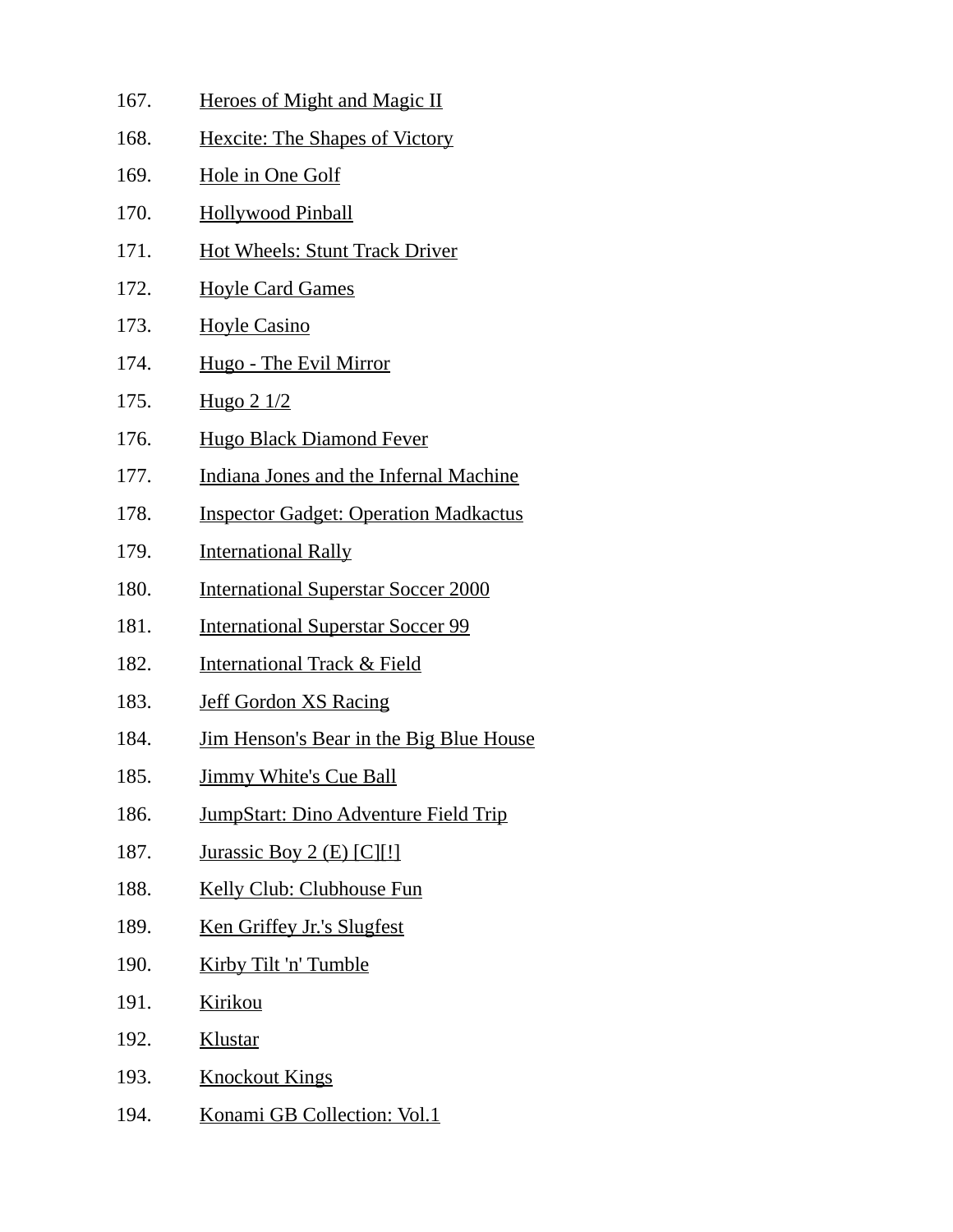- 195. Konami GB Collection: Vol.2 196. Konami GB Collection: Vol.3 197. Konami GB Collection: Vol.4 198. Konami Winter Games 199. LEGO Alpha Team 200. LEGO Island 2: The Brickster's Revenge 201. LEGO Racers 202. LEGO Stunt Rally 203. Las Vegas Cool Hand 204. Legend of the River King 2 205. Lemmings & Oh No! More Lemmings 206. Lil' Monster 207. Little Nicky 208. Logical 209. Looney Tunes 210. Looney Tunes Collector: Alert! 211. Looney Tunes Racing 212. Lucky Luke 213. Lucky Luke: Desperado Train 214. Lufia: The Legend Returns 215. M&M's Minis Madness 216. MTV Sports: Skateboarding Featuring Andy Macdonald 217. MTV Sports: T.J. Lavin's Ultimate BMX 218. Madden NFL 2000 219. Madden NFL 2001 220. Madden NFL 2002 221. Magi Nation
- 222. Magical Chase GB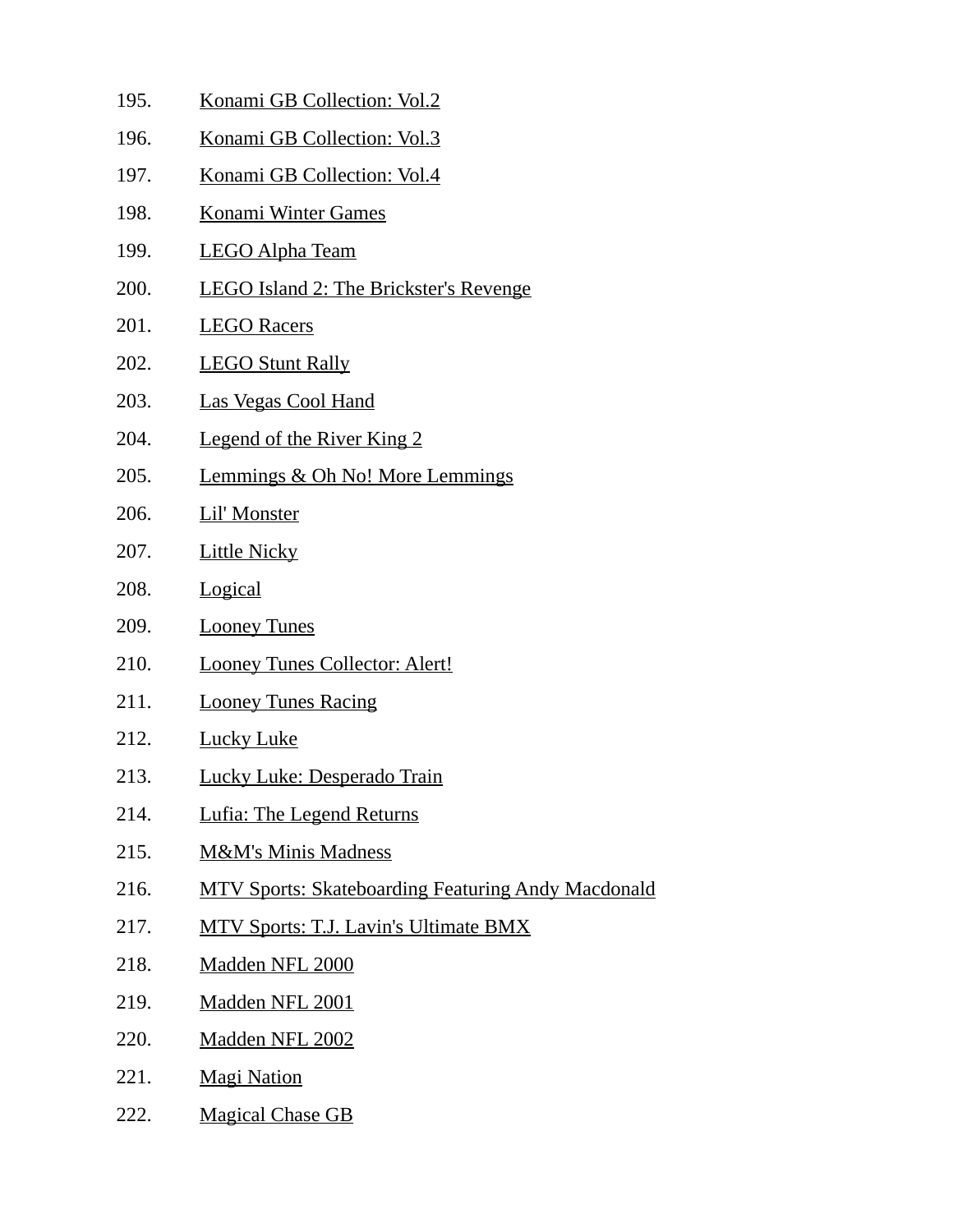| 223. | <b>Magical Drop</b>                                             |
|------|-----------------------------------------------------------------|
| 224. | <b>Magical Tetris Challenge</b>                                 |
| 225. | <b>Marble Madness</b>                                           |
| 226. | <b>Mario Golf</b>                                               |
| 227. | <b>Mario Tennis</b>                                             |
| 228. | <b>Marvin Strikes Back!</b>                                     |
| 229. | <u>Mary-Kate &amp; Ashley: Get a Clue!</u>                      |
| 230. | <b>Mary-Kate and Ashley: Crush Course</b>                       |
| 231. | Mary-Kate and Ashley: Pocket Planner                            |
| 232. | <b>Mary-Kate and Ashley: Winners Circle</b>                     |
| 233. | Mat Hoffman's Pro BMX                                           |
| 234. | <b>Matchbox Caterpillar Construction Zone</b>                   |
| 235. | <b>Matchbox Emergency Patrol</b>                                |
| 236. | <b>Mega Man Xtreme</b>                                          |
| 237. | <b>Mega Man Xtreme 2</b>                                        |
| 238. | Men in Black 2: The Series                                      |
| 239. | Men in Black: The Series                                        |
| 240. | Merlin                                                          |
| 241. | <b>Metal Gear Solid</b>                                         |
| 242. | <b>Metal Walker</b>                                             |
| 243. | Mia Hamm Soccer Shootout                                        |
| 244. | <b>Mickey's Racing Adventure</b>                                |
| 245. | <b>Mickey's Speedway USA</b>                                    |
| 246. | Micro Machines 1 and 2: Twin Turbo                              |
| 247. | <b>Micro Machines V3</b>                                        |
| 248. | <b>Microsoft Pinball Arcade</b>                                 |
| 249. | <b>Microsoft: The 6in1 Puzzle Collection Entertainment Pack</b> |
| 250. | <b>Microsoft: The Best of Entertainment Pack</b>                |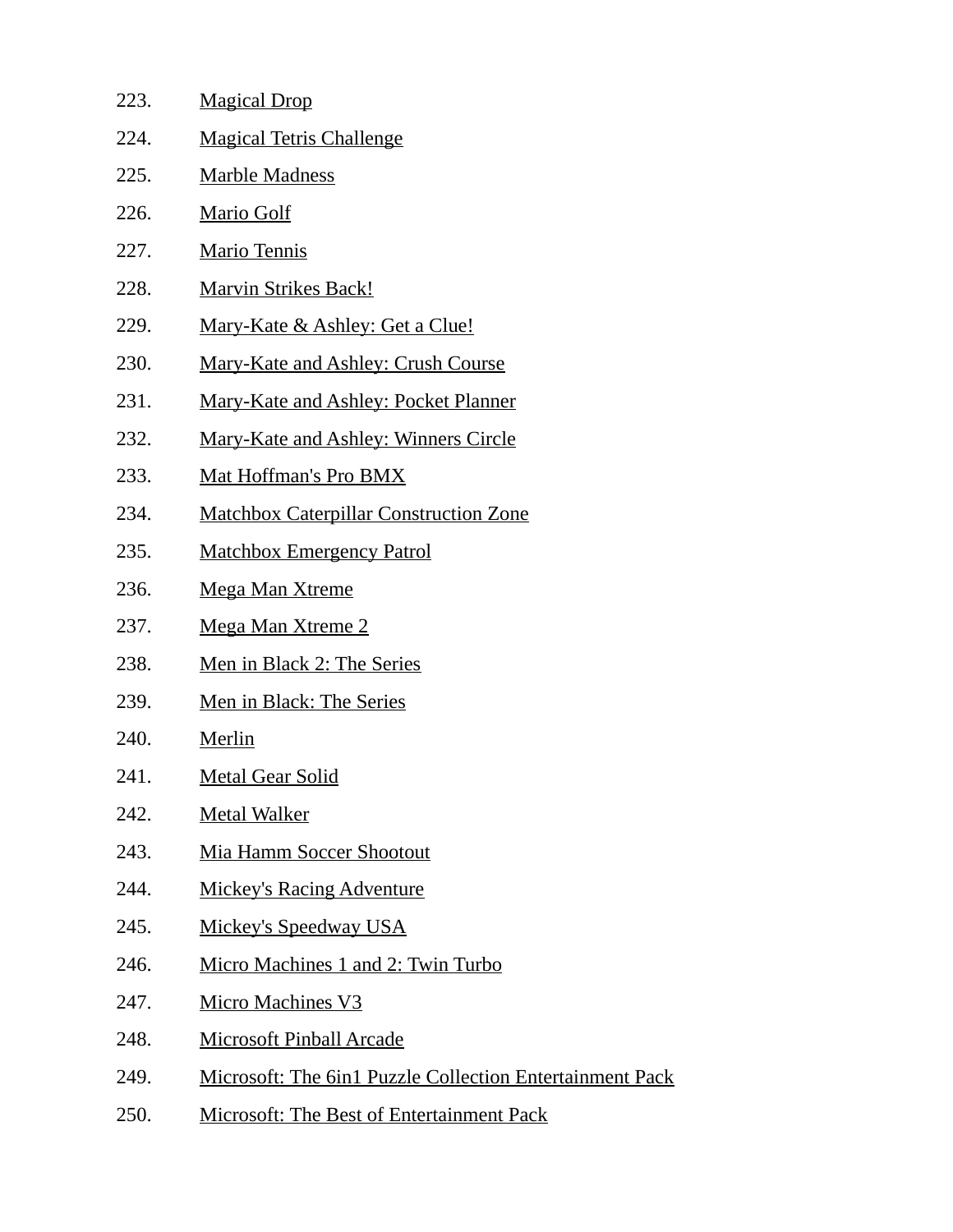251. Midway Presents Arcade Hits: Joust / Defender 252. Midway Presents Arcade Hits: Klax 253. Midway Presents Arcade Hits: Moon Patrol / Spy Hunter 254. Millennium Winter Sports 255. Missile Command 256. Mission: Impossible 257. Monopoly 258. Montezuma's Return 259. Mortal Kombat 4 260. Mr. Driller 261. Mr. Nutz 262. Ms. Pac-Man: Special Color Edition 263. NASCAR 2000 264. NASCAR Challenge 265. NASCAR Heat 266. NASCAR Racers 267. NBA 3 on 3 Featuring Kobe Bryant 268. NBA Hoopz 269. NBA In The Zone 270. NBA In the Zone 2000 271. NBA Jam '99 272. NBA Jam 2001 273. NBA Pro '99 (E) [C][!] 274. NBA Show Time: NBA on NBC 275. NFL Blitz 276. NHL 2000 277. NHL Blades of Steel 278. NHL Blades of Steel 2000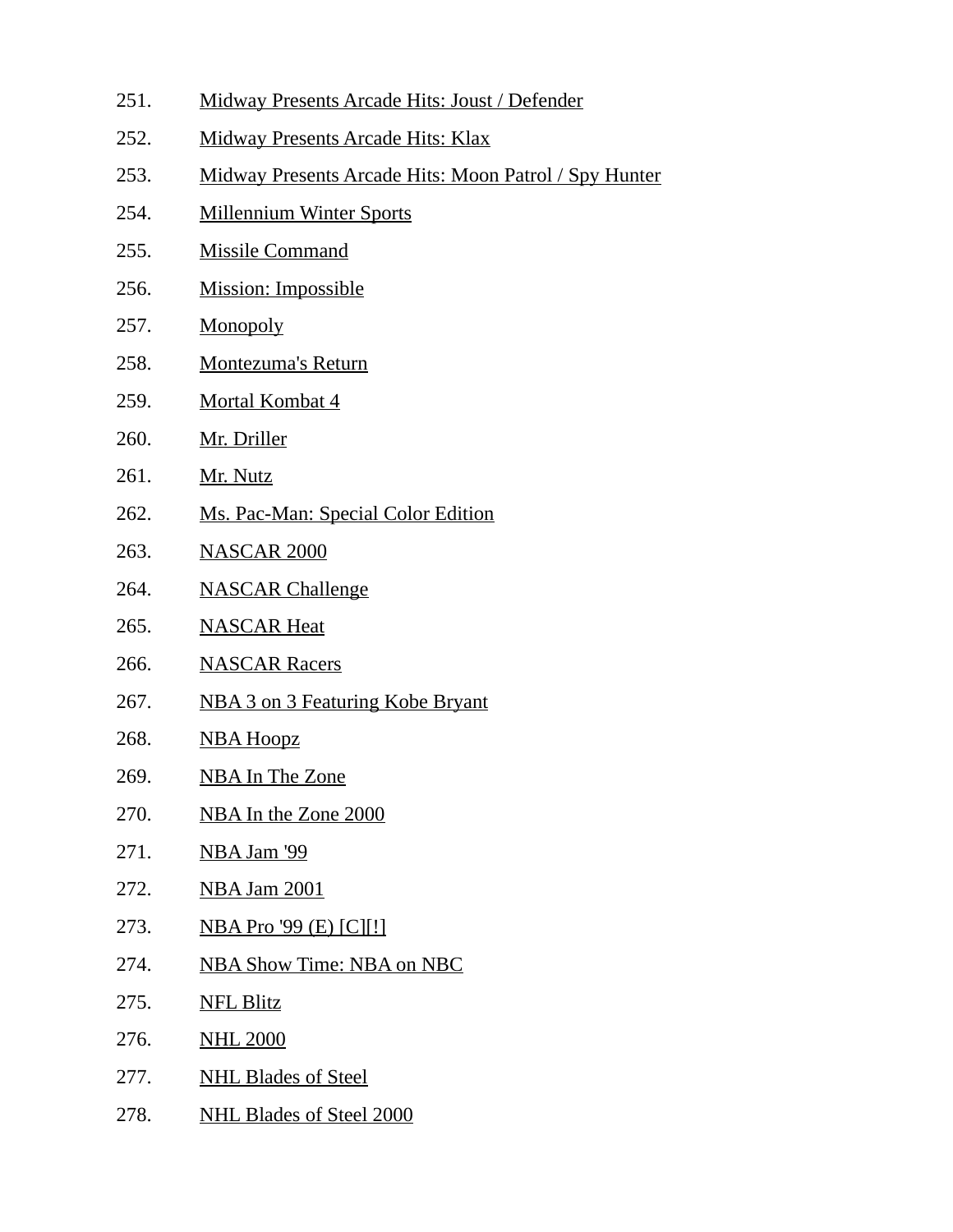| 279. | <b>NSYNC: Get to the Show</b>            |
|------|------------------------------------------|
| 280. | <b>NickToons Racing</b>                  |
| 281. | <b>No Fear: Downhill Mountain Biking</b> |
| 282. | <u>Oddworld Adventures 2</u>             |
| 283. | <u> Pac-Man: Special Color Edition</u>   |
| 284. | <u>Paperboy</u>                          |
| 285. | Papyrus                                  |
| 286. | <b>Perfect Dark</b>                      |
| 287. | Pitfall: Beyond the Jungle               |
| 288. | <u>Planet of the Apes</u>                |
| 289. | <u>Player Manager 2001</u>               |
| 290. | Playmobil Interactive: Laura             |
| 291. | Pocket Bomberman                         |
| 292. | <b>Pocket Bowling</b>                    |
| 293. | <b>Pocket Soccer</b>                     |
| 294. | Pokémon Crystal Version                  |
| 295. | Pokémon Gold Version                     |
| 296. | Pokémon Pinball                          |
| 297. | <b>Pokémon Puzzle Challenge</b>          |
| 298. | Pokémon Silver Version                   |
| 299. | <b>Pokémon Trading Card Game</b>         |
| 300. | Pokémon Yellow Version                   |
| 301. | <b>Polaris SnoCross</b>                  |
| 302. | Pop'n pop                                |
| 303. | <b>Power Quest</b>                       |
| 304. | Power Rangers: Lightspeed Rescue         |
| 305. | <b>Power Rangers: Time Force</b>         |
| 306. | Power Spike Pro Beach Volleyball         |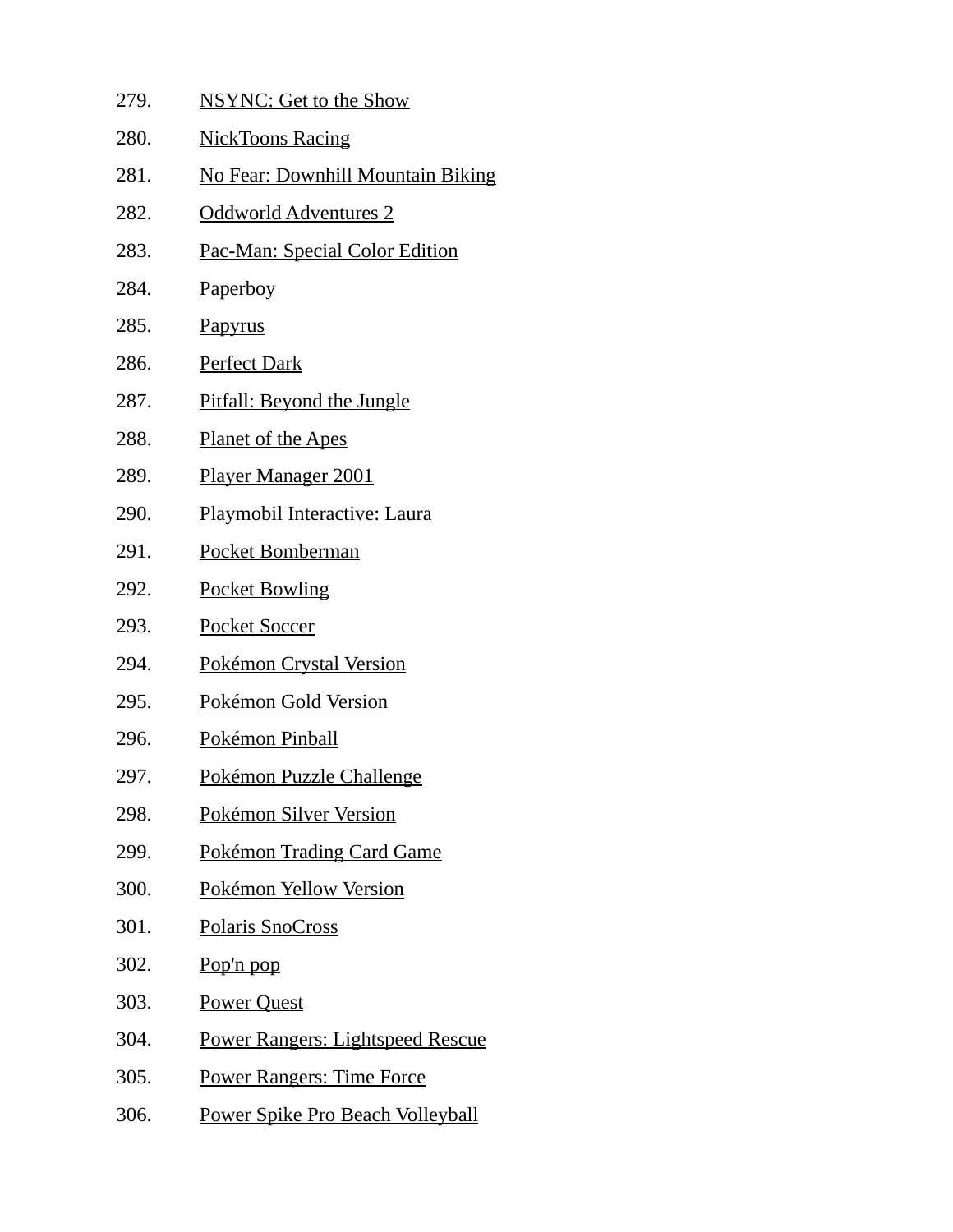| 307. | <b>Prince of Persia</b>              |
|------|--------------------------------------|
| 308. | <b>Pro Darts</b>                     |
| 309. | Pro Pool                             |
| 310. | Project S-11                         |
| 311. | <u>Puzzle Bobble 4 (J) [C][!]</u>    |
| 312. | <b>Puzzle Master</b>                 |
| 313. | <b>Puzzled</b>                       |
| 314. | Q*bert                               |
| 315. | <b>Qix Adventure</b>                 |
| 316. | <b>Quest for Camelot</b>             |
| 317. | <b>Quest: Fantasy Challenge</b>      |
| 318. | <u>R-Type DX</u>                     |
| 319. | Racin' Ratz                          |
| 320. | Rampage 2: Universal Tour            |
| 321. | Rampage: World Tour                  |
| 322. | <u>Rampart</u>                       |
| 323. | Rats!                                |
| 324. | <u>Rayman</u>                        |
| 325. | <u>Rayman 2</u>                      |
| 326. | <b>Razor: Freestyle Scooter</b>      |
| 327. | <b>Ready 2 Rumble Boxing</b>         |
| 328. | <b>Rescue Heroes: Fire Frenzy</b>    |
| 329. | <b>Reservoir Rat (PAL)</b>           |
| 330. | <b>Resident Evil Gaiden</b>          |
| 331. | <b>Revelations: The Demon Slayer</b> |
| 332. | <u>Rhino Rumble</u>                  |
| 333. | <b>Road Champs: BXS Stunt Biking</b> |
| 334. | <u>Road Rash</u>                     |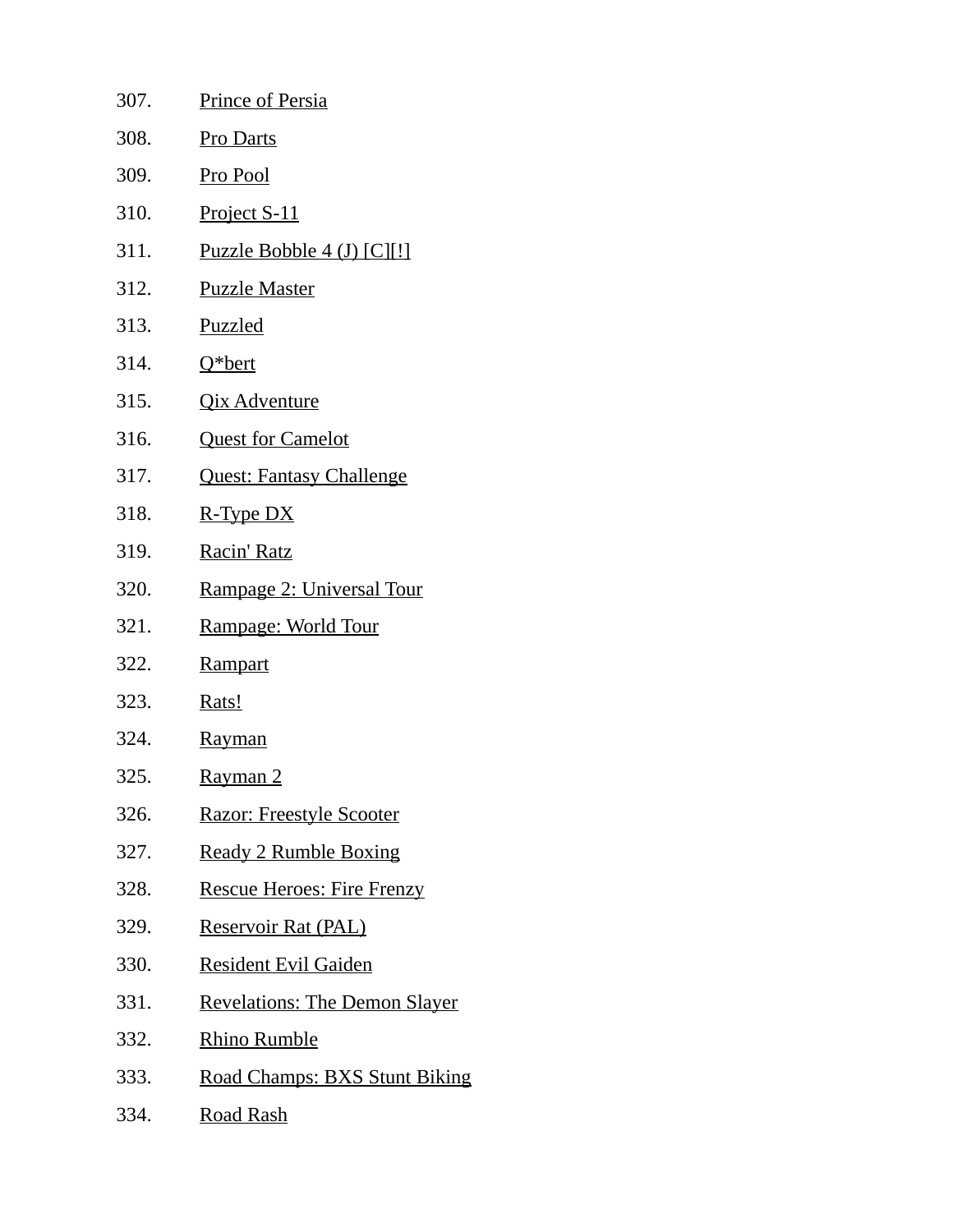| 335. | <b>Roadsters</b>                             |
|------|----------------------------------------------|
| 336. | <b>Robin Hood</b>                            |
| 337. | <b>RoboCop</b>                               |
| 338. | <b>Robot Wars: Metal Mayhem</b>              |
| 339. | <b>Rugrats in Paris: The Movie</b>           |
| 340. | <b>Rugrats: Time Travellers</b>              |
| 341. | <b>Rugrats: Totally Angelica</b>             |
| 342. | <b>Sabrina the Animated Series: Spooked!</b> |
| 343. | <b>Sabrina the Animated Series: Zapped!</b>  |
| 344. | <b>San Francisco Rush 2049</b>               |
| 345. | <b>Scooby-Doo! Classic Creep Capers</b>      |
| 346. | <b>Scrabble</b>                              |
| 347. | <b>Sesame Street Sports</b>                  |
| 348. | <b>Sesame Street: Elmo's 123s</b>            |
| 349. | <b>Sesame Street: Elmo's ABCs</b>            |
| 350. | <b>Sgt. Rock: On the Frontline</b>           |
| 351. | <b>Shadowgate Classic</b>                    |
| 352. | <b>Shamus</b>                                |
| 353. | Shanghai Pocket                              |
| 354. | <b>Shantae</b>                               |
| 355. | <u>Shaun Palmer's Pro Snowboarder</u>        |
| 356. | <b>Snoopy Tennis</b>                         |
| 357. | <b>SnowCross</b>                             |
| 358. | <b>Space Invaders</b>                        |
| 359. | <b>Space Marauder</b>                        |
| 360. | <b>Space Station Silicon Valley</b>          |
| 361. | <u>Spawn</u>                                 |
| 362. | <b>Speedy Gonzales: Aztec Adventure</b>      |
|      |                                              |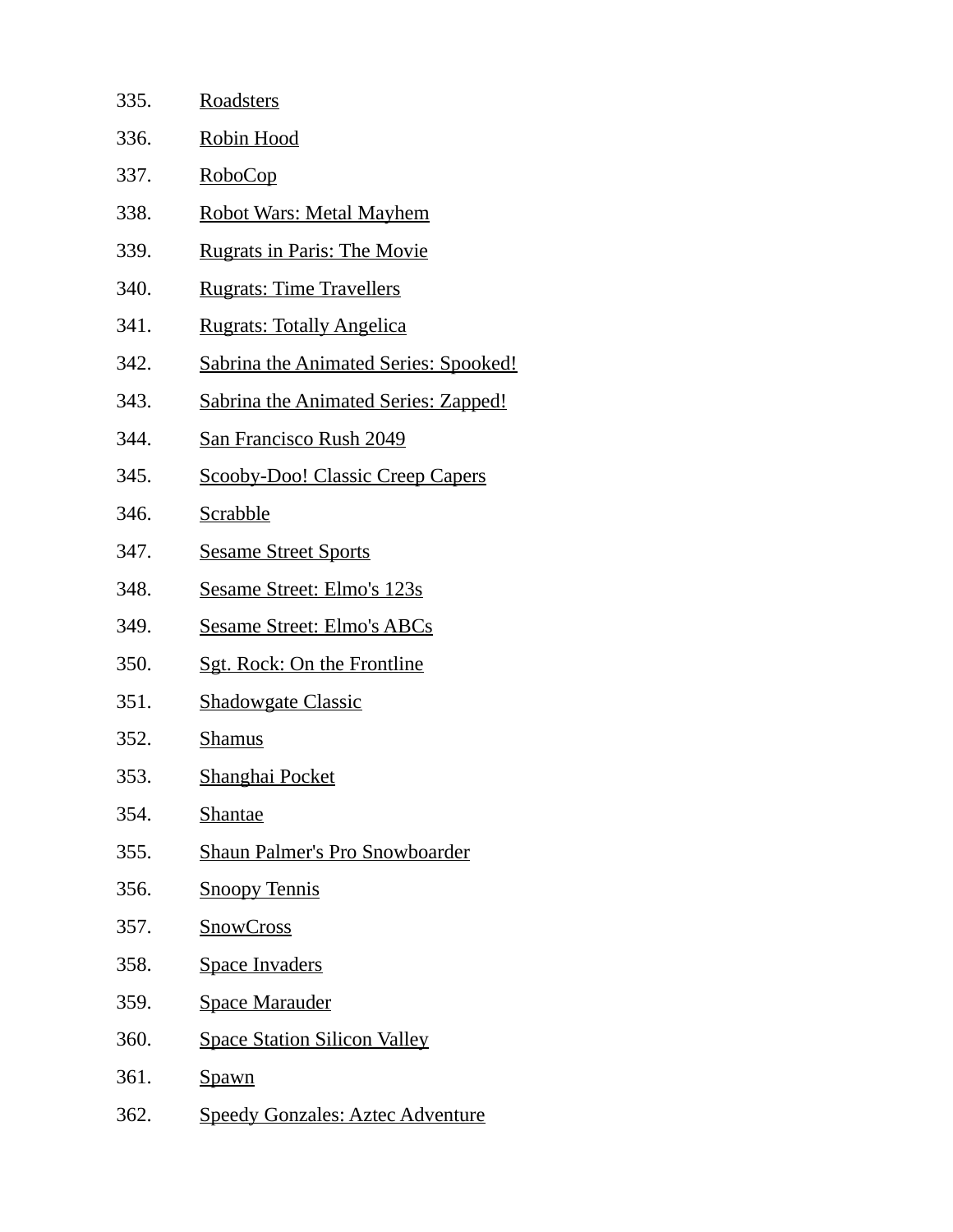| 363. | Spider-Man                                        |
|------|---------------------------------------------------|
| 364. | Spider-Man 2: The Sinister Six                    |
| 365. | Spy vs. Spy                                       |
| 366. | <b>Star Wars Episode I: Obi-Wan's Adventures</b>  |
| 367. | <u> Star Wars Episode I: Racer</u>                |
| 368. | <b>Star Wars: Yoda Stories</b>                    |
| 369. | <b>Street Fighter Alpha: Warriors' Dreams</b>     |
| 370. | <b>Stuart Little: The Journey Home</b>            |
| 371. | <b>Super Breakout</b>                             |
| 372. | <b>Super Mario Bros. Deluxe</b>                   |
| 373. | <b>Supercross Freestyle</b>                       |
| 374. | <b>Supreme Snowboarding</b>                       |
| 375. | <b>Survival Kids</b>                              |
| 376. | <b>Sylvester and Tweety: Breakfast on the Run</b> |
| 377. | <b>Tazmanian Devil: Munching Madness</b>          |
| 378. | <b>Test Drive 2001</b>                            |
| 379. | <b>Test Drive 6</b>                               |
| 380. | <b>Test Drive Cycles</b>                          |
| 381. | <b>Test Drive Off-Road 3</b>                      |
| 382. | The Adventures of the Smurfs                      |
| 383. | <u>The Dukes of Hazzard: Racing for Home</u>      |
| 384. | <u>The F.A. Premier League Stars 2001</u>         |
| 385. | <b>The Fish Files</b>                             |
| 386. | <b>The Flintstones: BurgerTime in Bedrock</b>     |
| 387. | <b>The Grinch</b>                                 |
| 388. | The Land Before Time                              |
| 389. | The Legend of Zelda: Link's Awakening DX          |
| 390. | The Legend of Zelda: Oracle of Ages               |
|      |                                                   |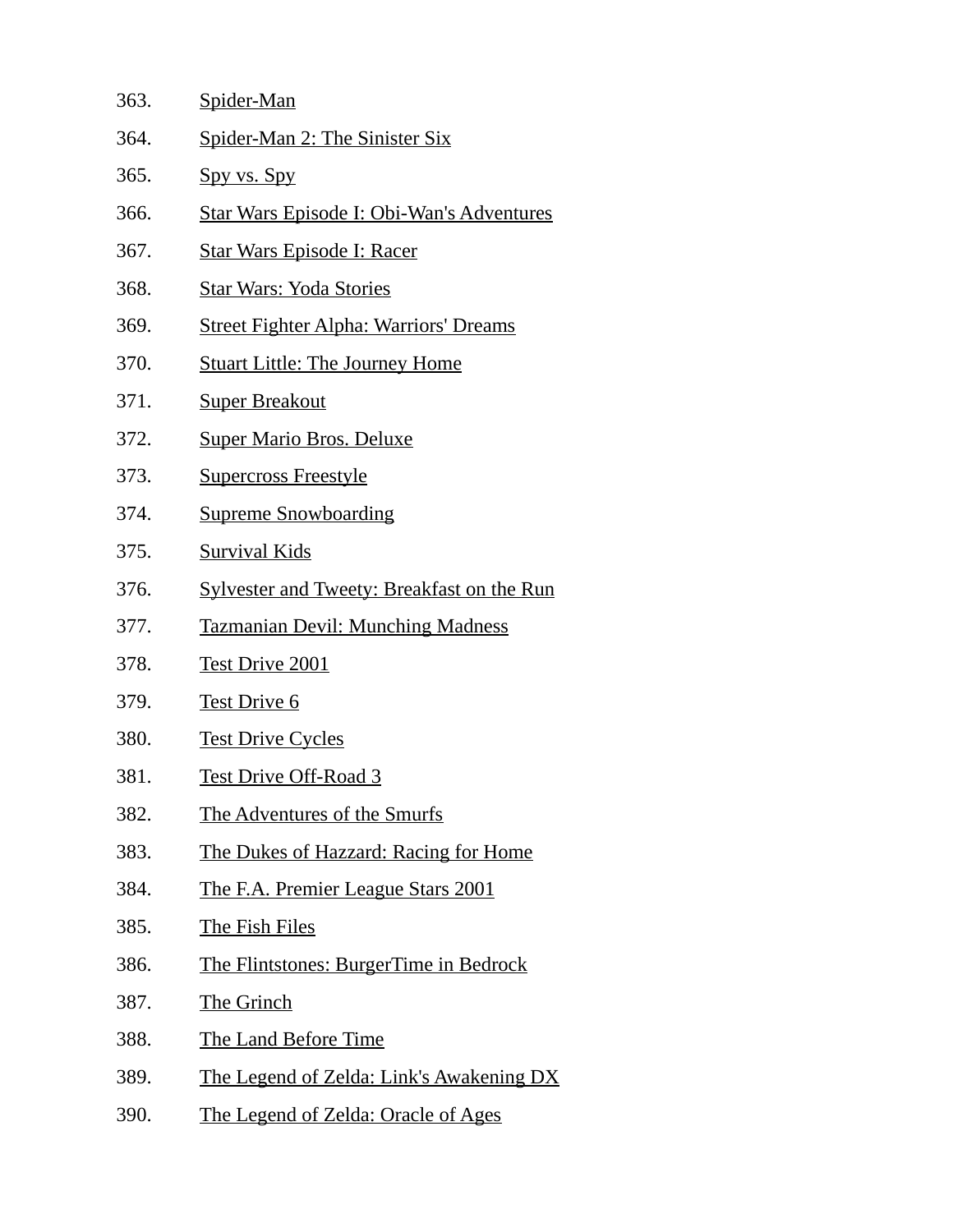- 391. The Legend of Zelda: Oracle of Seasons
- 392. The Mask of Zorro
- 393. The Mummy
- 394. The Mummy Returns
- 395. The Nations: Land of Legends
- 396. The New Addams Family Series
- 397. The New Adventures of Mary-Kate & Ashley
- 398. The Powerpuff Girls: Bad Mojo Jojo
- 399. The Powerpuff Girls: Battle HIM
- 400. The Powerpuff Girls: Paint the Townsville Green
- 401. The Simpsons: Night of the Living Treehouse of Horror
- 402. The Smurfs' Nightmare
- 403. Three Lions
- 404. Tiger Woods PGA Tour 2000
- 405. Tiny Toon Adventures: Buster Saves the Day
- 406. Titus the Fox
- 407. Toki Tori
- 408. Tom Clancy's Rainbow Six
- 409. Tom and Jerry
- 410. Tom and Jerry in Mouse Attacks
- 411. Tom and Jerry: Mouse Hunt
- 412. Tomb Raider Starring Lara Croft
- 413. Tomb Raider: Curse of the Sword
- 414. Tonic Trouble
- 415. Tonka Raceway
- 416. Tony Hawk's Pro Skater 3
- 417. Toobin'
- 418. Toonsylvania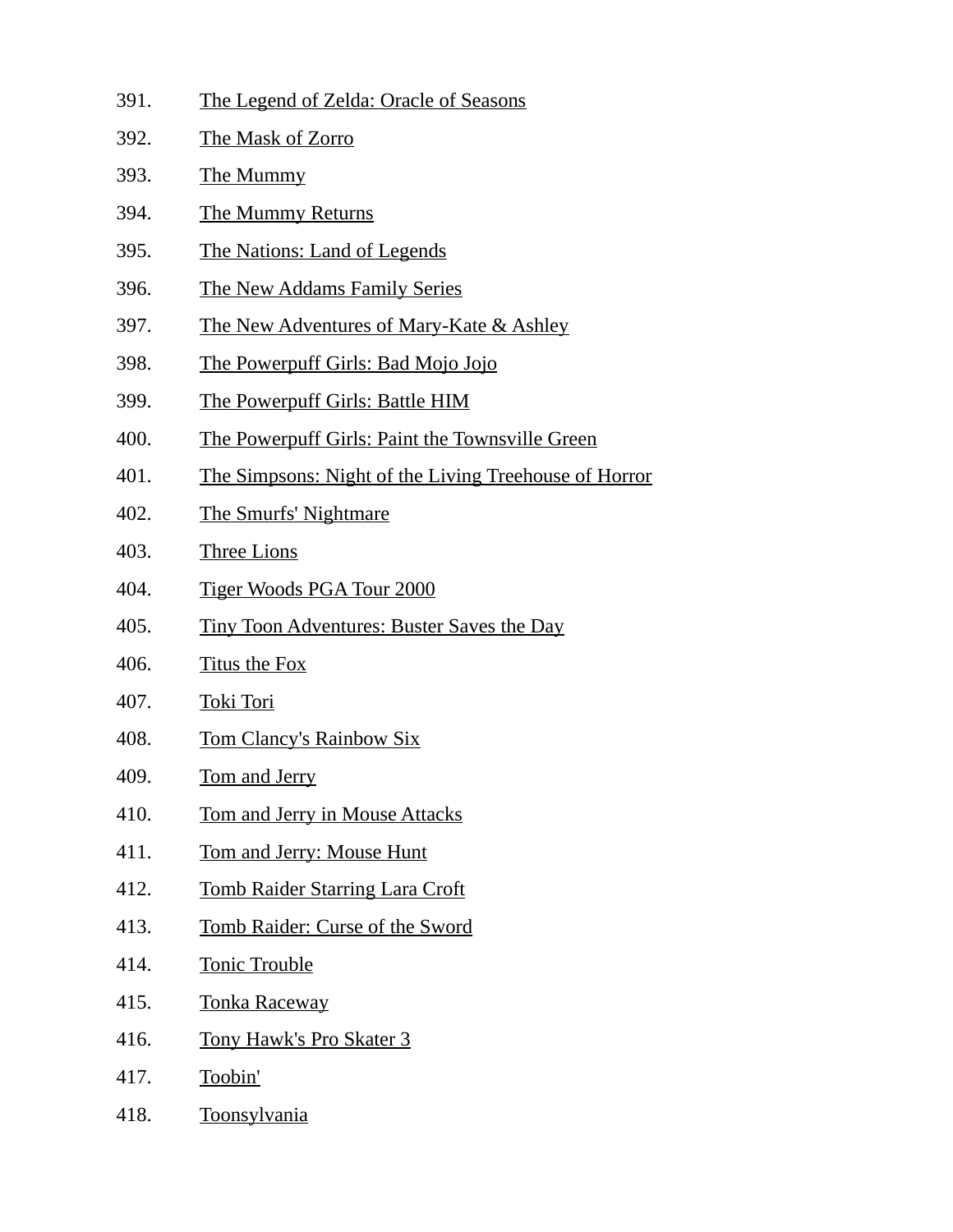419. Top Gear Pocket 2 420. Top Gear Rally (PAL) 421. Top Gun: Firestorm 422. Toy Story 2 423. Trick Boarder 424. Trouballs 425. Turok 2: Seeds of Evil 426. Turok 3: Shadow of Oblivion 427. Turok: Rage Wars 428. Tweety's High-Flying Adventure 429. UNO 430. Ultimate Surfing 431. V-Rally: Edition 99 432. Vegas Games 433. Vigilante 8 434. WCW Mayhem 435. WWF Attitude 436. WWF Betrayal 437. WWF Wrestlemania 2000 438. Wacky Races 439. Walt Disney's Alice in Wonderland 440. Walt Disney's Snow White and the Seven Dwarfs 441. Walt Disney's The Jungle Book: Mowgli's Wild Adventure 442. Wario Land 3 443. Wario Land II 444. Warriors of Might and Magic 445. Who Wants to Be a Millionaire 2nd Edition 446. Wings of Fury